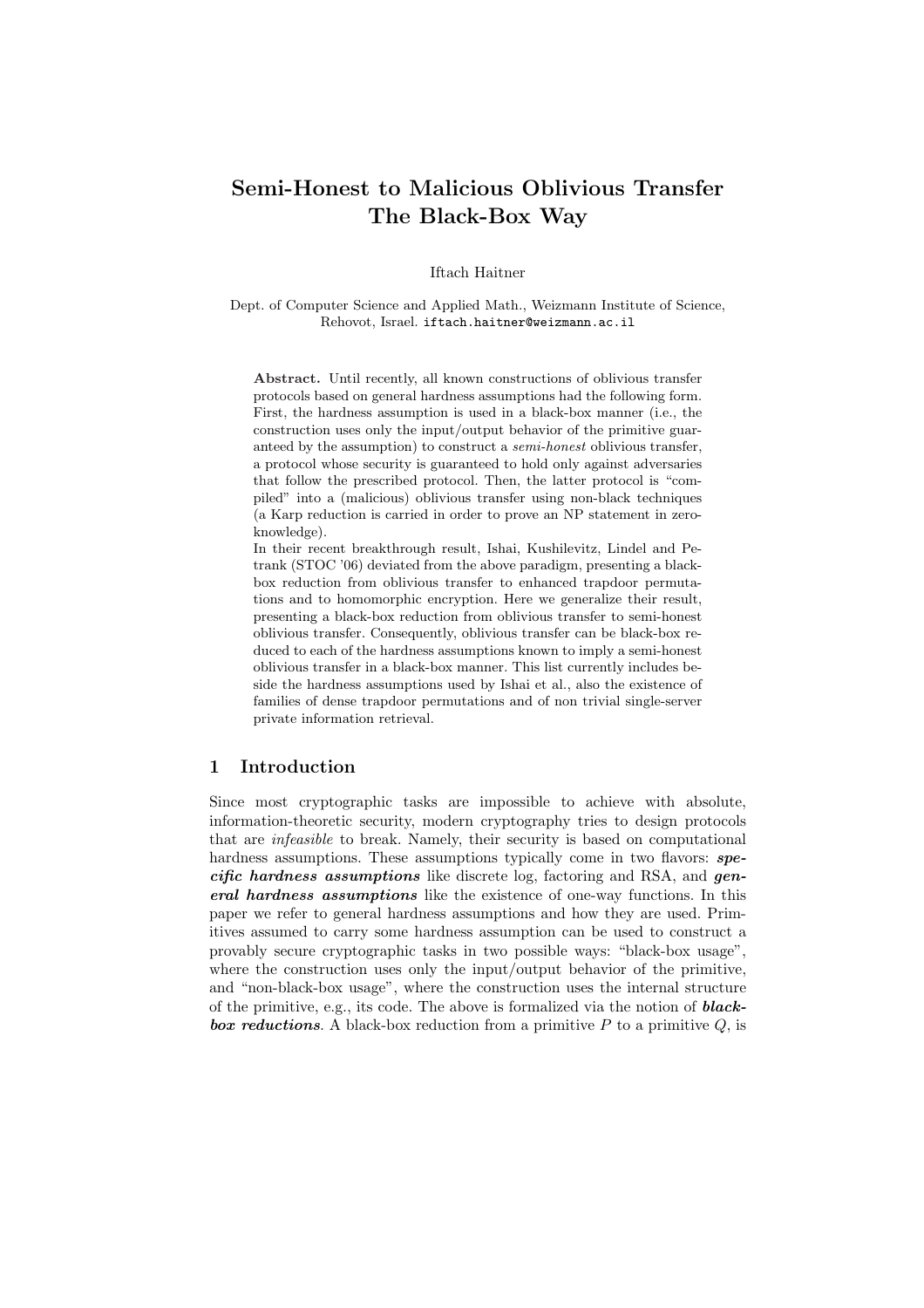an efficient construction of  $P$  out of  $Q$  that ignores the internal structure of the implementation of Q and merely uses it as a "subroutine" (i.e., as a black-box). Such a reduction is  $fully-black-box$  [25] if the proof of security (showing that an adversary that breaks the implementation of  $P$  implies an efficient adversary that breaks the implementation of  $Q$ ), is black-box as well. That is, the internal structure of the adversary that breaks the implementation of  $P$  is ignored. See Section 2.2 for more details.

Staring from the seminal paper of Impagliazzo and Rudich [16], a rich line of works tries to draw the border between possibility and impossibility for black-box reductions in cryptography. Currently, for most cryptographic tasks we either have a black-box reduction to a commonly believed hardness assumption, or have shown the impossibility of such a reduction. There are several important tasks, however, for which we have failed to apply the above black-box classification. Very interestingly, for most of those tasks we do have non-black-box reductions (typical examples are the reductions from oblivious transfer to semihonest oblivious transfer [12], and from public-key encryption schemes secure against chosen cipher-text attack to semantically-secure encryption schemes [8, 20, 26]). In their recent breakthrough result, Ishai et al. [17] presented the first black-box reduction from oblivious transfer to "low-level" primitives (to homomorphic encryption and to enhanced trapdoor permutations). Yet, the question whether there exists a black-box reduction from oblivious transfer to semi-honest oblivious transfer, remained open.

A better understanding of the above might help up to resolve the intriguing question whether non-black-box techniques are superior to black-box ones also in the setting of reductions between cryptographic primitives.  $\frac{1}{1}$  On a more practical level, we mention that the non-black-box reductions of the above tasks are using Karp reductions for the purpose of using a (general) zero-knowledge proof/argument. Such reductions are highly inefficient and unlikely to be used in practice. Furthermore, in most cases the communication complexity in the resulting protocols depends on the complexity of computing the underlying primitive (i.e., of the trapdoor permutations), where black-box reductions, unaware of the inner structure of the underlying primitive, do not suffer from this phenomenon (see [17] for more details).

In this paper, we study the above issues w.r.t. oblivious transfer. Oblivious transfer, introduced by Rabin [24], is a fundamental primitive in cryptography and has several equivalent formulations  $[3, 5, 4, 6, 9, 24]$ . The version we study here, defined by Even, Goldreich and Lempel [9], is that of **one-out-of-two** *oblivious transfer*. This version is an interactive protocol between a **sender** and a receiver. The sender gets as an input two secret bits:  $\sigma_0$  and  $\sigma_1$  and the receiver gets an index  $i \in \{0,1\}$ . At the end of the protocol, R learns  $\sigma_i$ . Informally, the security of the oblivious transfer states that the receiver does not learn  $\sigma_{1-i}$  and the sender does not learn *i*. Oblivious transfer is known to

<sup>&</sup>lt;sup>1</sup> The superiority of non-black-box techniques was demonstrated by Barak [1] in the settings of zero-knowledge arguments for NP. In these settings, however, the blackbox access is to the, possibly cheating, verifier and not to any underlying primitive.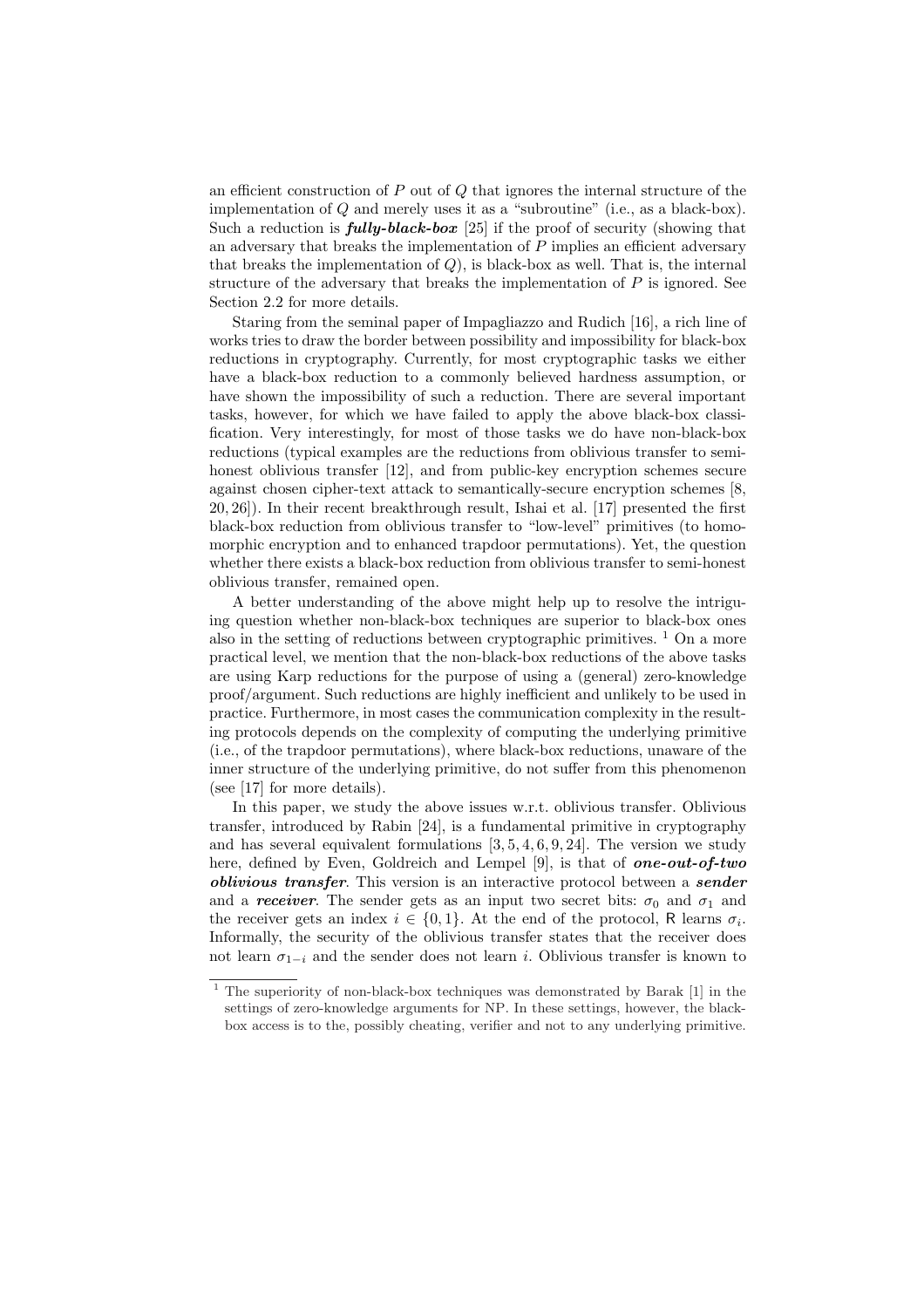imply key-agreement signing contracts protocols [2, 9, 24] and, more generally, secure multiparty computation in the presence of malicious majority [12, 18, 28]. We sometimes add the term *malicious* to the above definition, to differentiate it from definitions that guarantee weaker security.

#### 1.1 Defensible Privacy

The notion of defensible privacy, introduced by Ishai et al. [17], is a natural bridging step between semi-honest privacy and fully-fledged one. Informally, a two-party protocol  $(A, B)$  is *defensibly private* w.r.t. A and a function f defined over the parties' inputs (denoted as  $(A, f)$ -defensibly-private), if at the end of the interaction even a cheating A<sup>∗</sup> cannot simultaneously prove that it has acted honestly (i.e., as the honest party would) and learn the value of  $f<sup>2</sup>$  [17] showed how to use enhanced trapdoor permutation (or homomorphic encryption) to construct *defensible oblivious transfer*. Where the latter is a protocol with the oblivious transfer functionally, which is defensibly-private w.r.t. to the sender and the input bit of the receiver, and w.r.t. to the receiver and the other secret of the sender. That is, it is  $(S, f_S)$  and  $(R, f_R)$  defensibly-private, where S and R stand for sender and the receiver respectively,  $f_S(\sigma_0, \sigma_1, i) \stackrel{\text{def}}{=} i$  and  $f_R(\sigma_0, \sigma_1, i) \stackrel{\text{def}}{=}$  $\sigma_{1-i}$ . [17] then show how to use such a defensible oblivious transfer to derive their main result.

## 1.2 Our Result

A two-party protocol  $(A, B)$  is  $(A, f)$ -semi-honest-private, if at the end of the interaction the semi-honest  $A$  does not learn the value of  $f$ . Our main technical contribution is the following theorem.

**Theorem 1.** Let  $\pi = (A, B)$  be a two-party protocol and let  $f_A, f_B : \{0, 1\}^k \times$  ${0,1}^k \mapsto {0,1}^*$  be two functions defined over the parties' inputs. Assume that  $\pi$  is  $(A, f_A)$  and  $(B, f_B)$  semi-honest private. Then there exists a fully-black-box reduction from a protocol  $\pi' = (A, B)$  that has the same functionality as  $\pi$  and is  $(A, f_A)$  and  $(\mathbb{B}, f_B)$  defensibly-private, to  $\pi$  and one-way functions.

Since one-way functions can be black-box reduced to semi-honest oblivious transfer (see Theorem 4), we obtain the following corollary.

Corollary 1. There exists a fully-black-box reduction from defensible oblivious transfer to semi-honest oblivious transfer.

Combining the above with the reduction of [17] from malicious oblivious transfer to derisible one, we derive our main result.

Theorem 2. There exists a fully-black-box reduction from oblivious transfer to semi-honest oblivious transfer.

 $2$  The above generalizes the definition of [17], which was only stated w.r.t. oblivious transfer protocols.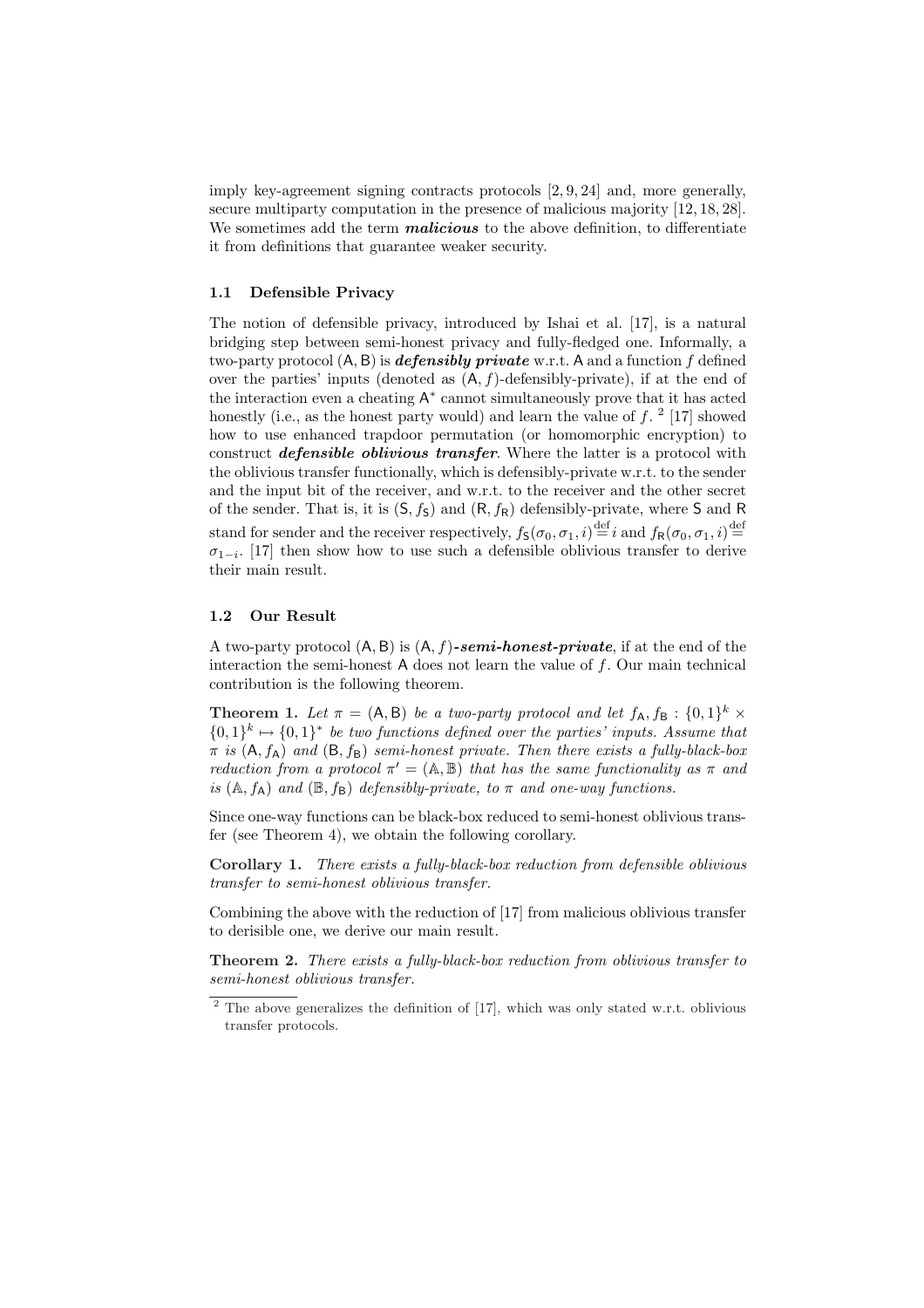As a corollary of Theorem 2, we have that there exists a fully-black-box reduction from oblivious transfer to each of the assumptions that known to imply semi-honest oblivious transfer in a fully-black-box manner. This list currently includes families of dense/enhanced trapdoor permutations [9, 13], homomorphic encryption [19, 27] and non-trivial single-server private-information retrieval [7]. In addition, Kilian [18] tells us that secure multiparty computation can be blackbox reduced to oblivious transfer. Hence, we also have the following corollary.

Corollary 2. There exist fully-black-box reductions from protocols for securely computing any multiparty functionality with an honest-minority and in the presence of static malicious adversaries, to semi-honest oblivious transfer.

#### 1.3 Our Technique - From Semi-honest to Defensible Privacy

Given a protocol  $\pi = (A, B)$  that is  $(A, f_A)$  and  $(B, f_B)$  semi-honest-private, and assuming that one-way functions exist, we create the protocol  $\pi' = (A, B)$  that is  $(A, f_A)$  and  $(\mathbb{B}, f_B)$  defensibly-private. Our reduction is carried out in two steps. First, we create a protocol  $(A, B)$  with the same functionality as  $(A, B)$ , which is  $(A, f_A)$ -defensibly-private and  $(\mathbb{B}, f_B)$ -semi-honest-private. Then, we apply the same transformation on  $(A, B)$ , to strengthen also the privacy w.r.t.  $f_B$ . In what follows we describe how to obtain the first step (the second step is analogous), but first let us describe what a commitment scheme is. In a commitment scheme the sender interacts with the receiver to commit to a private value; informally the commitment is **binding** if the sender cannot open the commitment into a different value than the one it had committed to, where the commitment is *hiding* if before the decommitment stage the receiver does not learn the committed value. Fully-black-box reductions from commitment schemes to oneway functions were given by [15, 21] and [14, 23].

In the new protocol  $(A, B)$ , we embed an execution of  $(A, B)$  while using a commitment scheme in order to enforce the "defensible behavior" of A. Let  $i_A$ ,  $i_B$  and  $r_A$ ,  $r_B$  be the inputs and random-coins of A and B respectively. We define  $(\mathbb{A}(i_{\mathbb{A}},r_{\mathbb{A}}),\mathbb{B}(i_{\mathbb{B}},r_{\mathbb{B}}^1,r_{\mathbb{B}}^2))$  as follows. First, A commits to  $(i_{\mathbb{A}},r_{\mathbb{A}})$  using a commitment scheme, followed by  $\mathbb B$  sending  $r^1_{\mathbb B}$  over to A. Then the two parties execute  $(A(i_A, r_A \oplus r_B^1), B(i_B, r_B^2)),$  where A and B act as A and B respectively. The hiding property of the commitment scheme yields that before the embedded execution of  $(A, B)$  starts,  $\mathbb B$  does not learn any information about the input and random-coins that A uses in this execution. Thus, the semi-honest privacy of  $(A, B)$  w.r.t. B and  $f_B$ , follows by the semi-honest privacy of  $(A, B)$  w.r.t. B and  $f_{\mathsf{B}}$ . In order to prove that  $(\mathbb{A}, \mathbb{B})$  is  $(\mathbb{A}, f_{\mathsf{A}})$ -defensibly-private, we first note that a valid defense of A must include a valid opening of the commitment. Thus, the binding property of the commitment scheme yields that even a dishonest A<sup>\*</sup> can only provide a valid defense if it has acted in the embedded execution of (A, B) as A whose input and random-coins are set to  $i_{\mathbb{A}}$  and  $r_{\mathbb{A}} \oplus r_{\mathbb{B}}^1$  would. Namely, if it has acted as A whose input was decided before the execution has started, and its random-coins are chosen at random would. Hence, the defensible privacy of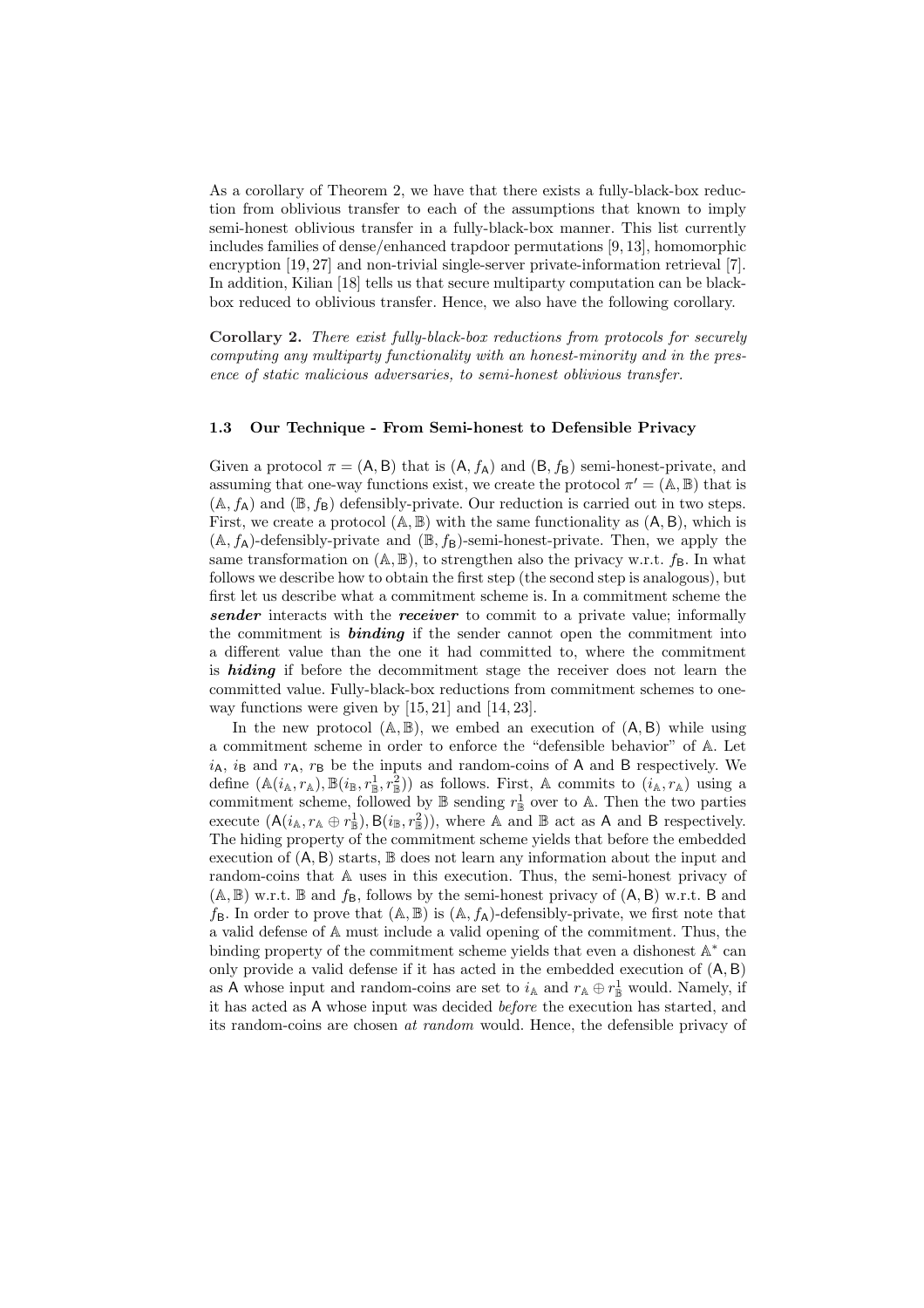the protocol w.r.t. A and  $f_A$ , follows by the semi-honest privacy of  $(A, B)$  w.r.t. A and  $f_A$ .<sup>3</sup>

# 1.4 Paper Organization

Section 2 contains the notations and definitions used in this paper. In Section 3 we present our general transformation from semi-honest privacy to defensible one (Theorem 1) and in Section 4 we use this transformation to derive our main result (Theorem 2).

# 2 Preliminaries

## 2.1 Notation

We denote by  $U_n$  the random variable uniformly chosen in  $\{0,1\}^n$ . Given a distribution D, we denote its support by  $\text{Supp}(D)$ . We adopt the convention that when the same random variable occurs several times in an expression, all occurrences refer to a single sample. For example,  $Pr[f(U_n) = U_n]$  is defined to be the probability that when  $x \leftarrow U_n$ , we have  $f(x) = x$ . Given a vector v of dimension n, we denote by  $v[i_1, ..., i_k]$ , where  $i_1, ..., i_k \in [n]$ , the vector  $(v[i_1], \ldots, v[i_k])$ . A function  $\mu : \mathbb{N} \to [0,1]$  is negligible, denoted  $\mu =$  neg, if for every polynomial p we have that  $\mu(n) < 1/p(n)$  for large enough n. Two distribution ensembles  $D_n$  and  $\xi_n$  are computationally-indistinguishable (denoted  $D_n \approx_c \xi_n$ , if no efficient algorithm distinguishes between them with more then negligible probability. Given a two-party protocol  $\pi = (A, B)$ , we denote the inputs and random-coins of A and B by  $i_A$  and  $i_B$ , and by  $r_A$  and  $r_B$  respectively. We denote by  $View_{\mathsf{A}}^{\pi}((i_{\mathsf{A}}, r_{\mathsf{A}}), (i_{\mathsf{B}}, r_{\mathsf{B}}))$  the view of A after the execution of  $\pi$  on  $((i_{A}, r_{A}), (i_{B}, r_{B}))$ . This view consists on  $i_{A}, r_{A}$  and the messages A received thought the protocol. We denote by  $View_{\mathsf{A}}^{\pi}(i_{\mathsf{A}}, i_{\mathsf{B}})$ , the random variable  $View_{\mathsf{A}}^{\pi}((i_{\mathsf{A}}, R_{\mathsf{A}}), (i_{\mathsf{B}}, R_{\mathsf{B}}))$ , where  $R_{\mathsf{A}}$  and  $R_{\mathsf{B}}$  are uniformly chosen among all strings of the right length.

#### 2.2 Black-Box Reductions

A reduction from a primitive  $P$  to a primitive  $Q$  consists of showing that if there exists an implementation C of Q, then there exists an implementation  $M_C$  of P. This is equivalent to showing that for every adversary that breaks  $M_C$ , there exists an adversary that breaks C. Such a reduction is **semi-black-box** if it ignores the internal structure of  $Q$ 's implementation, and it is  $\textit{fully-block-box}$ if the proof of correctness is black-box as well, i.e., the adversary for breaking Q

<sup>&</sup>lt;sup>3</sup> In their construction of defensible oblivious transfer from enhanced families of trapdoor permutations, [17] are using (perfectly-binding) commitment schemes for a similar purpose. More specifically, they employ the semi-honest oblivious transfer of [9] and use a commitment scheme for forcing the receiver to sample one of the two random elements it has to choose in the permutation domain honestly, i.e., choosing it as a random output of the domain sampler.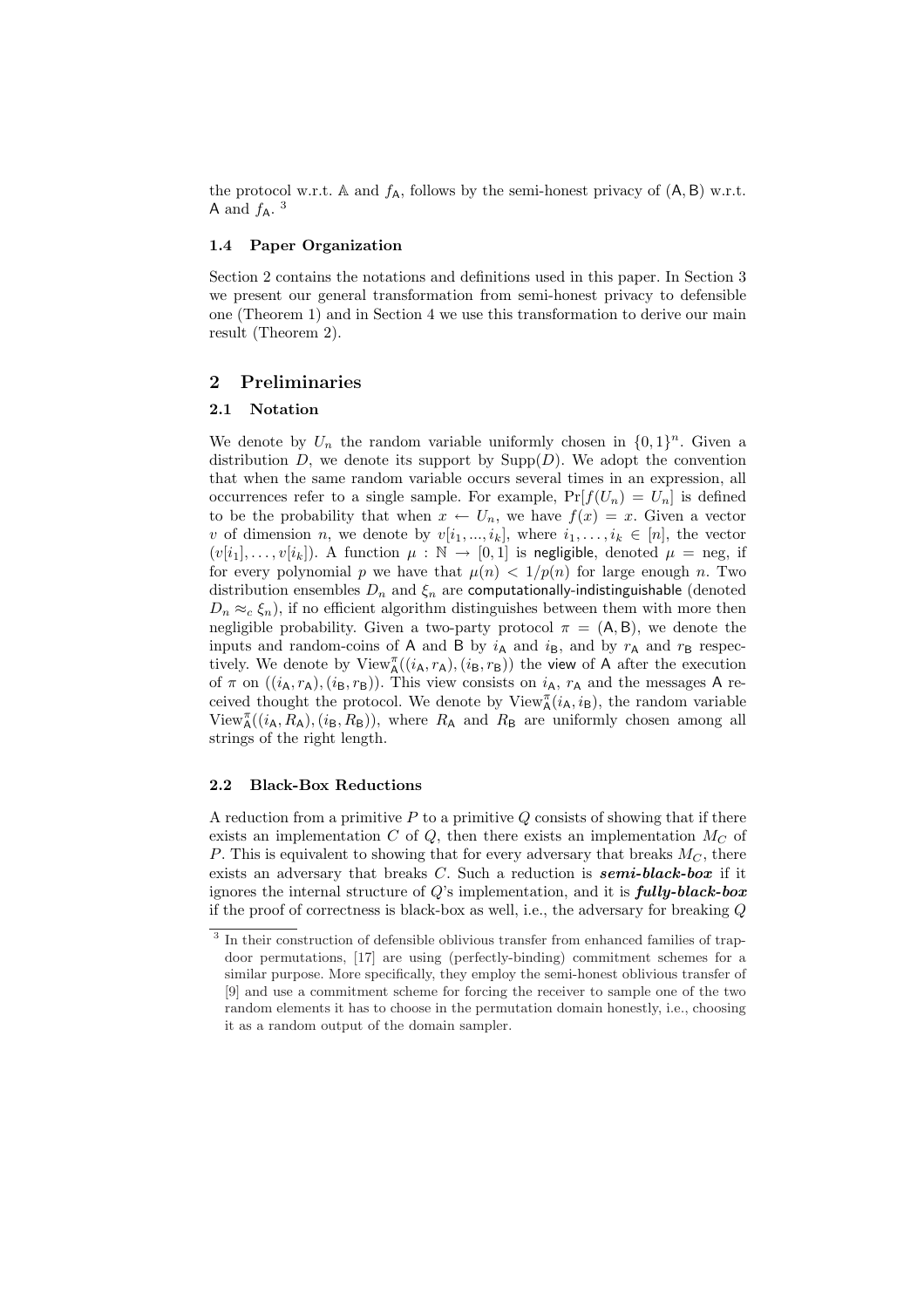ignores the internal structure of both Q's implementation and of the (alleged) adversary breaking P. A taxonomy of black-box reductions was provided by [25], and the reader is referred to their paper for a more complete and formal view of these notions. All the reduction considered in this paper are fully-black-box ones.

#### 2.3 Different Notions of privacy

In the following we present the two privacy measures we use in this paper. Semi-honest privacy

In the standard definitions of semi-honest privacy  $(c.f., [11])$ , it is required that the semi-honest party does not learn *any information* about the other party's input, save but the part it suppose to get according to the prescribed functionality. Here we present a natural relaxation to the above, defining the notion of **semi-honest privacy w.r.t. a function.** Namely, we only require that the semi-honest party does not learn a predefined function of the parties' inputs. <sup>4</sup>

Definition 1 (semi-honest privacy w.r.t. a function). Let  $\pi = (A, B)$  be a two-party protocol getting security parameter  $1^n$  and let  $f: \{0,1\}^k \times \{0,1\}^k \mapsto$  ${0,1}^*$  be a function defined over the parties' inputs. We say that  $\pi$  is  $(A, f)$ semi-honest-private, if for every efficiently samplable input  $i_A \in \{0,1\}^k$  it holds that

$$
(\mathrm{View}_{\mathsf{A}}^{\pi}(i_{\mathsf{A}}, U_k), f(i_{\mathsf{A}}, U_k)) \approx_c (\mathrm{View}_{\mathsf{A}}^{\pi}(i_{\mathsf{A}}, U_k), f(i_{\mathsf{A}}, U'_k))
$$

#### Defensible privacy

**Definition 2 (defense).** Let  $\pi = (A, B)$  be a two-party protocol and let t be a transcript of an interaction between some party  $A^*$  and B. We say that d is a good defense for t (w.r.t. A's role in  $\pi$ ), if A whose input, including its randomcoins, is set to d would have sent the same messages that  $A^*$  does in t. We use the following notations: given  $v = \text{View}_{A^*}^{(A^*,B)}(\cdot)$ , we let  $\text{Define}(v)$  be the defense that  $A^*$  locally output in the end of the interaction (set to  $\perp$  is no such defense is given) and let the predicate IsGoodDef<sup> $\pi, A$ </sup>(v) to be one if Defense(v) is a good defense for (the transcript embedded in) v.

Definition 3 (defensible privacy w.r.t. a function). Let  $\pi$  and  $f$  be as in Definition 1. We say that  $\pi$  is  $(A, f)$ -defensibly-private, if the following holds for every PPT A<sup>\*</sup>:

 $\Gamma(\text{View}_{A^*}^{(A^*,B)}(U_k), f(i_A^d, U_k)) \approx_c \Gamma(\text{View}_{A^*}^{(A^*,B)}(U_k), f(i_A^d, U_k'))$ 

where  $\Gamma(x, y)$  equals  $(x, y)$  if IsGoodDef<sup> $\pi, A(x) = 1$ </sup> and equals  $\bot$  otherwise, and  $i_{\mathsf{A}}^d$  is the value of A's input in Defense(View<sub>A\*</sub>, B)<sub>(Uk)</sub>).<sup>5</sup>

 $^4$  We have chosen to work with this weaker form of semi-honest privacy, since we have found it simpler to handle and yet strong enough when considering semi-honest oblivious transfer protocols.

<sup>&</sup>lt;sup>5</sup> It immediately follows that being  $(A, f)$ -defensibly-private implies being  $(A, f)$ -semihonest-private. In Section 3, we show that the other direction is also true.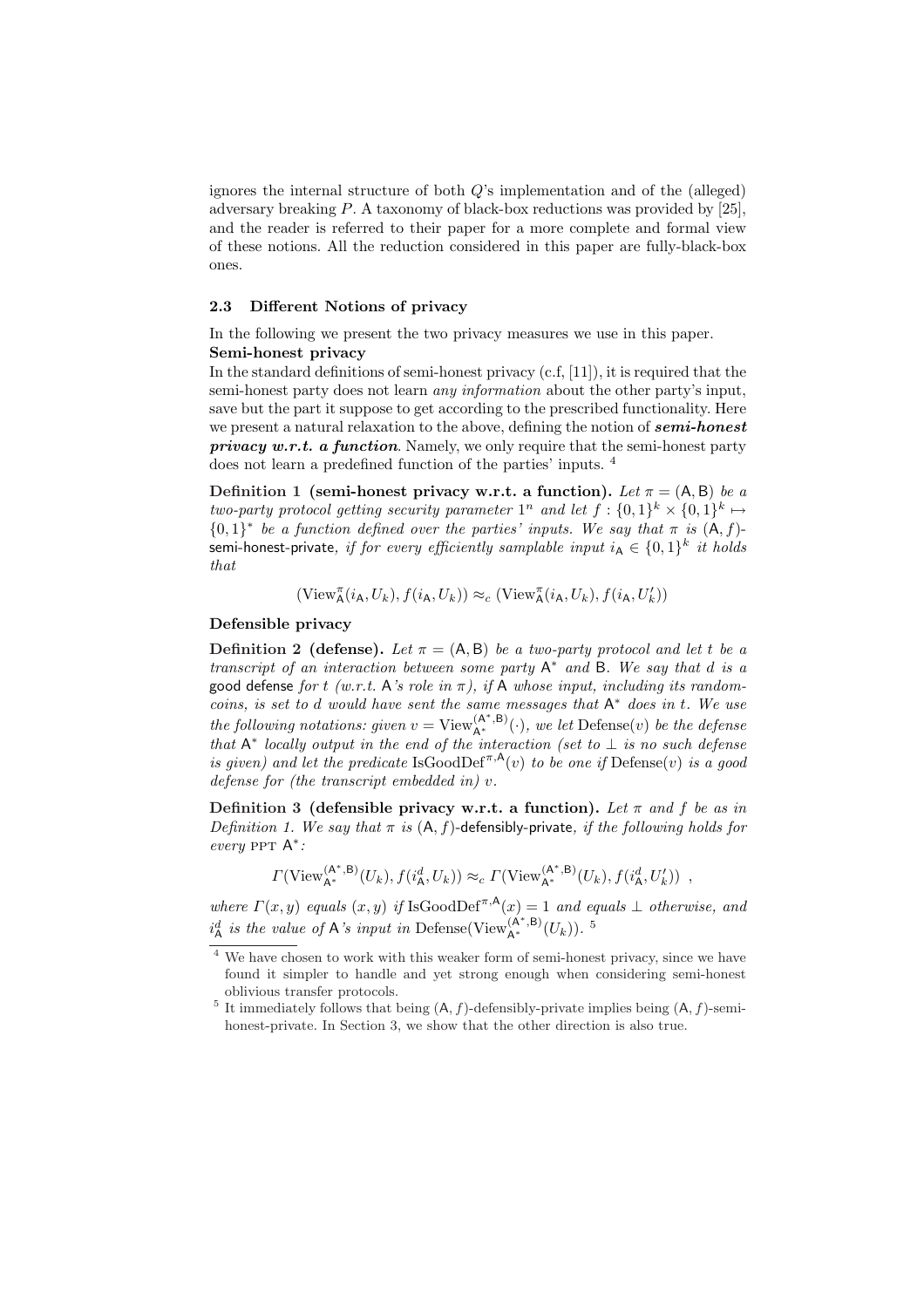Remark 1. It seems natural to extend the above definition to a simulation based one. Namely, a protocol is **defensibly private** if a party that gives a valid defense learns nothing (in the simulation sense) other than the prescribed functionality. It is then seems tempting to try to reduce the above defensible privacy to semi-honest privacy (according to [11]). Namely, to prove that any semi-honest private protocol implies a defensibly private version of this protocol. We hope to address this issue in the full version.

#### 2.4 Oblivious transfer

Oblivious transfer is an interactive protocol between a sender, S, and a receiver, R. The sender gets as an input two secret bits:  $\sigma_0$  and  $\sigma_1$  and the receiver gets an index  $i \in \{0,1\}$ , in the end of the protocol R locally outputs a single bit. We make the following correctness requirement: for all n and all valid values of  $\sigma_0$ ,  $\sigma_1$  and i, with save but negligible probability the output of R in the interaction  $(S(\sigma_0, \sigma_1), R(i))$  is  $\sigma_i$ .

Let  $(S, R)$  be a protocol that computes the oblivious transfer functionality, let  $f_{\mathsf{S}}(\sigma_0,\sigma_1,i) \stackrel{\text{def}}{=} i$  and let  $f_{\mathsf{R}}(\sigma_0,\sigma_1,i) \stackrel{\text{def}}{=} \sigma_{1-i}$ . We say that  $(\mathsf{S},\mathsf{R})$  is a **semi-honest [resp. defensible]** oblivious transfer if it is  $(S, f_S)$  and  $(R, f_R)$  semi-honest private  $[resp.$  defensibly privatel. The protocol  $(S, R)$  is *(malicious) oblivious* **transfer** if its computation is secure according to the real/ideal simulation paradigm (see [11, Chapter 7] for formal definition). The following is implicit in [17].

Theorem 3 ([17]). There exists a fully-black-box reduction from oblivious transfer to defensible oblivious transfer.

## 2.5 Commitment Schemes

A commitment scheme is a two-stage protocol between a sender and a receiver. In the first stage, called the *commit stage*, the sender commits to a private string  $\sigma$ . In the second stage, called the *reveal stage*, the sender reveals  $\sigma$ and proves that it was the value to which she committed in the first stage. We require two properties of commitment schemes. The hiding property says that the receiver learns nothing about  $\sigma$  in the commit stage. The binding property says that after the commit stage, the sender is bound to a particular value of  $\sigma$ ; that is, she cannot successfully open the commitment to two different values in the reveal stage. See [10] for a more formal definition. Fully-black-box reductions from commitment schemes to one-way functions were given by [15, 21] and [14, 23].

#### 2.6 One-way Functions

**Definition 4.** Let  $f: \{0,1\}^* \mapsto \{0,1\}^*$  be a polynomial-time computable function. f is one-way if the following is negligible for every  $PPT A$ ,

$$
\Pr[A(1^n, U_n) \in f^{-1}(f(U_n))].
$$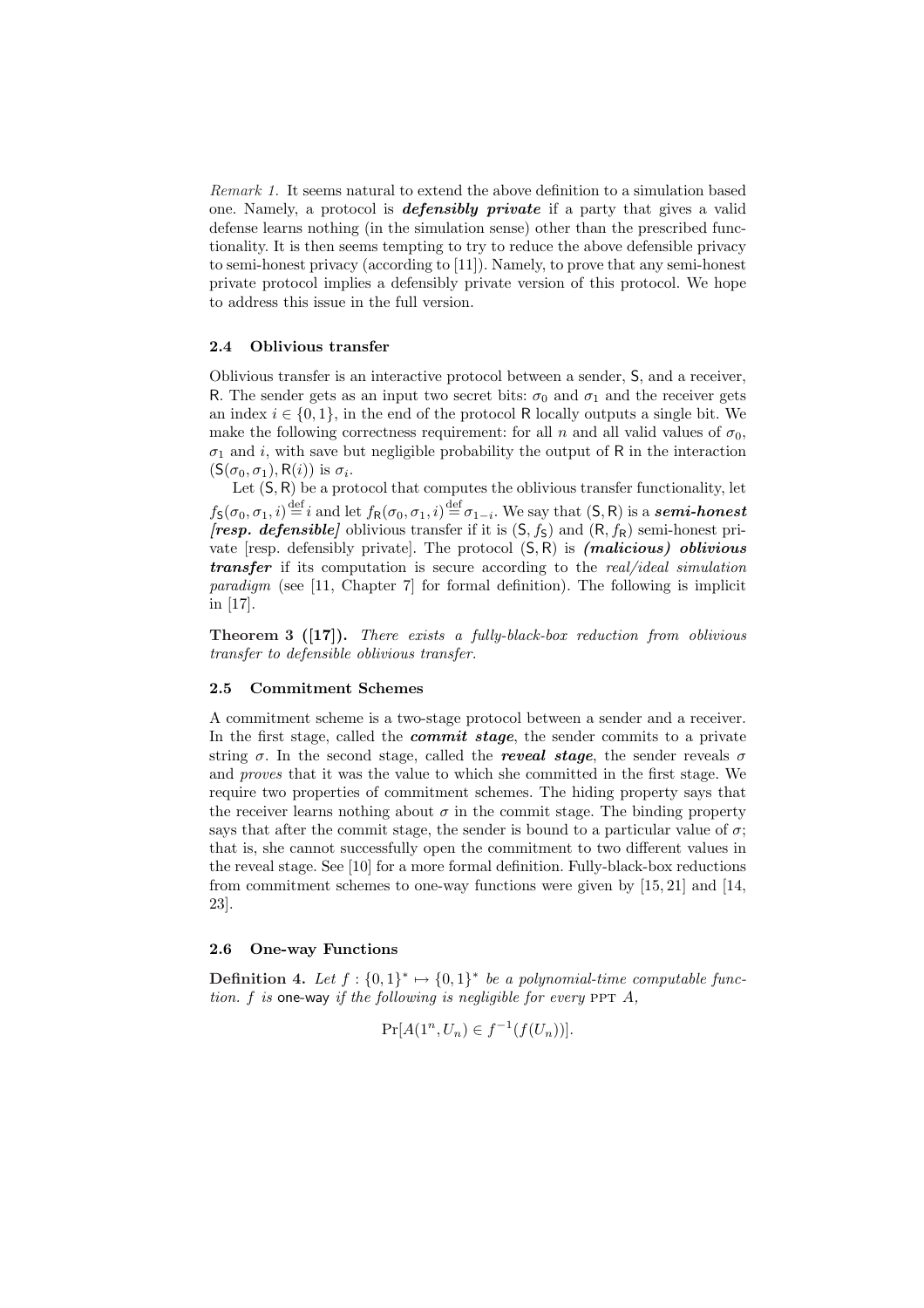#### 3 Reducing Semi-Honest Protocols to Defensible Ones

Our transformation from semi-honest privacy to defensible privacy (Theorem 1) immediately follows by applying the next lemma twice. The lemma informally states that it is possible to "upgrade" the security of a protocol w.r.t. one of its parties while maintaining the initial security w.r.t. the other party.

**Lemma 1.** Let  $\pi = (A, B)$  be a two-party protocol and let  $f_A, f_B : \{0, 1\}^k \times$  $\{0,1\}^k \mapsto \{0,1\}^*$  be two functions defined over the parties' inputs. Assume that  $\pi$  is  $(A, f_A)$ -semi-honest-private and  $(B, f_B)$ -x-private, where x stands for 'semihonest' or 'defensibly'. Then there exists a fully-black-box reduction from a protocol  $\pi' = (A, B)$  that has the same functionality as  $\pi$  and is  $(A, f_A)$ -defensiblyprivate and  $(\mathbb{B}, f_{\mathsf{B}})$ -x-private, to  $\pi$  and one-way functions.

*Proof.* In the following definition of  $\pi'$  we are using a commitment scheme, Com. Recall that by [15, 22] and by [14, 23], there exists a fully-black-box reduction from Com to one-way functions.

**Protocol 1** *[The defensible protocol*  $\pi' = (\mathbb{A}, \mathbb{B})$ *]* 

Common input:  $1^n$ . A's inputs:  $i_{\mathbb{A}} \in \{0,1\}^k$  and  $r_{\mathbb{A}} = (r_{\mathbb{A}}^1, r_{\mathbb{A}}^2)$ .  $\mathbb{B}$ 's inputs:  $i_{\mathbb{B}} \in \{0,1\}^k$  and  $r_{\mathbb{B}} = (r_{\mathbb{B}}^1, r_{\mathbb{B}}^2, r_{\mathbb{B}}^3)$ .

- 1. A commits using Com to  $(i_{\mathbb{A}}, r_{\mathbb{A}}^2)$ , where the security parameter of the commitment is set to  $1^n$  and  $\mathbb A$  and  $\mathbb B$  are using the random-coins  $r_{\mathbb A}^1$  and  $r_{\mathbb B}^1$ respectively.
- 2. B sends  $r_{\mathbb{B}}^3$  to A.
- 3. The two parties execute the protocol  $(A(1^n, i_A, r_A^2 \oplus r_B^3), B(1^n, i_B, r_B^2)),$  with A and  $\mathbb B$  acting as A and B respectively.

Clearly  $\pi'$  has the same functionality as  $\pi$ . Lemma 2 states that  $\pi'$  maintains the same privacy w.r.t.  $\mathbb B$  and  $f_{\mathsf{B}}$ . The heart of our proof is in Lemma 3, where we show that  $\pi'$  has defensible privacy w.r.t. A and  $f_A$ .

Lemma 2. Assume that  $\pi$  is  $(B, f_B)$ -x-private, then  $\pi'$  is  $(\mathbb{B}, f_B)$ -x-private.

*Proof.* We assume that  $\pi$  is  $(B, f_B)$ -semi-honest-private and prove that  $\pi'$  is  $(\mathbb{B}, f_{\mathsf{B}})$ -semi-honest-private (the proof for the defensibly-private case is analogous). We first note that the hiding property of Com yields that for every  $i_{\mathbb{B}} \in$  $\{0,1\}^k$ , the distribution (View<sup>n'</sup>  $\mathbb{B}^{\pi'}(U_k, i_{\mathbb{B}}), f_{\mathsf{B}}(U_k, i_{\mathbb{B}}))$  is computationally indistinguishable from  $(\text{View}_{\mathbb{B}}^{\textsf{Com}}(0^{\ell}), \text{View}_{\mathbb{B}}^{\pi}(U_k, i_{\mathbb{B}}), f_{\mathbb{B}}(U_k, i_{\mathbb{B}})).$  By the semi-honest privacy of  $\pi$  w.r.t. B and  $f_{\mathsf{B}}$ , we have that (View $_{\mathbb{B}}^{\pi'}$ )  $\mathcal{L}_{\mathbb{B}}(U_k, i_{\mathbb{B}}), f_{\mathsf{B}}(U_k, i_{\mathbb{B}}))$  is computationally indistinguishable from  $(\text{View}_{\mathbb{B}}^{\text{Com}}(0^{\ell}), \text{View}_{\mathbb{B}}^{\pi}(U_k, i_{\mathbb{B}}), f_{\mathbb{B}}(U'_k, i_{\mathbb{B}})))$ . Using the hiding property of Com once more, we have that  $(\mathrm{View}_{\mathbb{R}}^{\pi'})$  $\frac{\pi}{\mathbb{B}}\left(U_k, i_{\mathbb{B}}\right), f_{\mathsf{B}}(U_k, i_{\mathbb{B}})\right)$ is computationally indistinguishable from (View $\pi$ <sup>'</sup>  $\mathcal{L}_{\mathbb{B}}^{\pi'}(U_k, i_{\mathbb{B}}), f_{\mathsf{B}}(U'_k, i_{\mathbb{B}})).$  Namely, we have proved that  $\pi'$  is  $(\mathbb{B}, f_{\mathsf{B}})$ -semi-honest-private.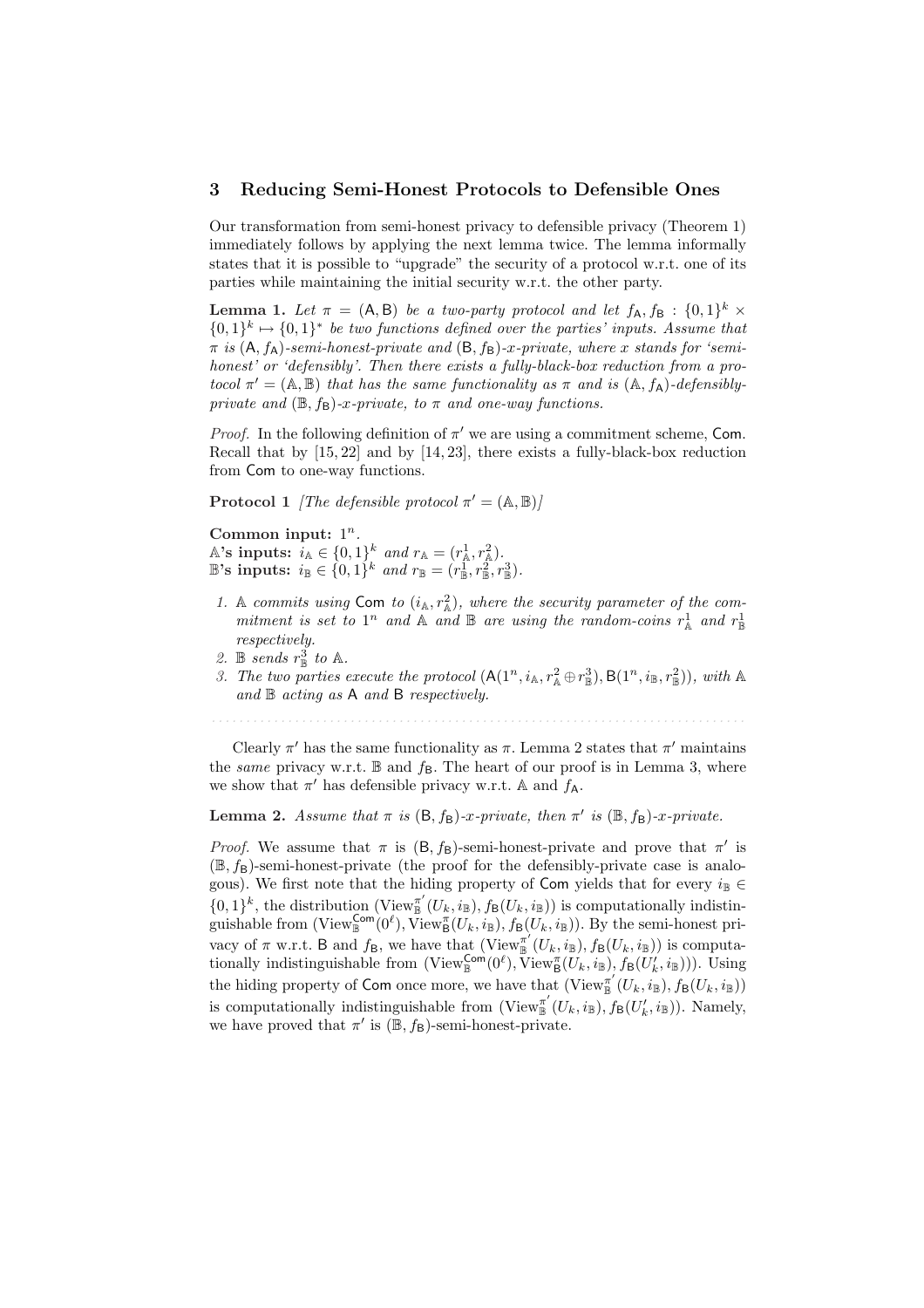Lemma 3. Assume that  $\pi$  is  $(A, f_A)$ -semi-honest-private, then  $\pi'$  is  $(A, f_A)$ defensibly-private.

Proof. Assume toward a contradiction the existence of an efficient adversary  $A^*$  and a distinguisher  $\mathbb D$  that violate the defensible privacy of  $\pi$ w.r.t. A and  $f_A$ . Namely, there exists a polynomial  $p$  such that for infinitely many n's  $\mathbb D$  distinguishes with advantage at least  $\frac{1}{p(n)}$  between  $\Gamma(\mathrm{View}_{\mathbb{A}^*}^{(\mathbb{A}^*, \mathbb{B})}(U_k), f_{\mathsf{A}}(i_{\mathbb{A}}^d, U_k))$  and  $\Gamma(\mathrm{View}_{\mathbb{A}^*}^{(\mathbb{A}^*, \mathbb{B})}(U_k), f_{\mathsf{A}}(i_{\mathbb{A}}^d, U_k'))$ , where  $\Gamma(x, y)$ equals  $(x, y)$  if IsGoodDef<sup> $\pi', \mathbb{A}(x) = 1$  and equals  $\perp$  otherwise, and  $i_{\mathbb{A}}^d$  is the value</sup> of A's input in Defense(View $_{A^*}^{(A^*,B)}(U_k)$ ). In the following we use  $A^*$  and  $D$  to present an efficient distinguisher D with oracle access to A<sup>∗</sup> and D that violates the semi-honest privacy of  $(A, B)$  w.r.t. A and  $f_A$ . Recall that in order to violate the semi-honest privacy of (A, B), algorithm D should first sample an input element  $i_A$  for A. Then upon getting A's view from the execution of  $(A(i_A), B(U_k)),$ algorithm D has to distinguish between  $f_{\mathsf{A}}(i_{\mathsf{A}}, U_{k})$  and  $f_{\mathsf{A}}(i_{\mathsf{A}}, U_{k}')$ . In order to make the dependencies between its two stages explicit,  $D$  uses the variable z to transfer information from its first stage to its second stage.

Algorithm 1 *[The distinguisher D]* 

## Sampling stage: Input:  $1^n$

- 1. Choose uniformly at random  $r_{\mathbb{A}^*}$  and  $r_{\mathbb{B}}^1$  and fix  $\mathbb{A}^*$ 's random-coins to  $r_{\mathbb{A}^*}$ .
- 2. Simulate the first line of  $(A^*,\mathbb{B})$  (i.e., the execution of Com), where  $\mathbb{B}$  uses  $r_{\mathbb{B}}^1$  as its random coins.
- 3. Do the following  $np(n)$  times:
	- (a) Simulate the last two lines of  $(A^*, B)$ , choosing B's input and randomcoins (i.e.,  $i_{\mathbb{B}}$ ,  $r_{\mathbb{B}}^2$  and  $r_{\mathbb{B}}^3$ ) uniformly at random.
	- (b) If  $\mathbb{A}^*$  outputs a valid defense d, set  $i_{\mathsf{A}} = i_{\mathbb{A}}$  and  $z = (r_{\mathbb{A}^*}, r_{\mathbb{B}}^1, r_{\mathbb{A}}^2)$ , where  $i_{\mathbb{A}}$  and  $r_{\mathbb{A}}^2$  are the values of these inputs variables in d, and return.
- 4. Set  $z = \perp$  and an arbitrary value for  $i_A$ .

#### Predicting stage:

**Input:** z,  $v_A^{\pi}$  - randomly chosen from  $View_A^{\pi}(i_A, U_k)$ , and  $c \in Im(f_A)$ 

- 1. If  $z = \perp$ , output a random coin and return.
- 2. Fix the random-coins of  $\mathbb{A}^*$  to  $z[r_{\mathbb{A}^*}]$ .
- 3. Simulate the first line of  $(A^*, B)$  (i.e., the execution of Com), where  $B$  uses  $z[r^1_{\mathbb{B}}]$  as its random coins.
- 4. Simulate the second line of  $(\mathbb{A}^*, \mathbb{B})$ , where  $\mathbb B$  sends  $r_{\mathbb{B}}^3 = v_{\mathsf{A}}^{\pi}[r_{\mathsf{A}}] \oplus z[r_{\mathbb{A}}^2]$  to  $\mathbb{A}^*$ .
- 5. Simulate the last line of  $(A^*, B)$ , where B sends the same messages that B sends in  $v_{\mathsf{A}}^{\pi}$ .
- 6. Let  $v_{\mathbb{A}^*}$  be the view of  $\mathbb{A}^*$  at the end of above simulation, if IsGoodDef<sup> $\pi^{\prime}$ ,<sup>A</sup> $(v_{\mathbb{A}^*}) = 1$  output  $\mathbb{D}(v_{\mathbb{A}^*}, c)$ ,</sup> otherwise output a random coin. . . . . . . . . . . . . . . . . . . . . . . . . . . . . . . . . . . . . . . . . . . . . . . . . . . . . . . . . . . . . . . . . . . . . . . . . .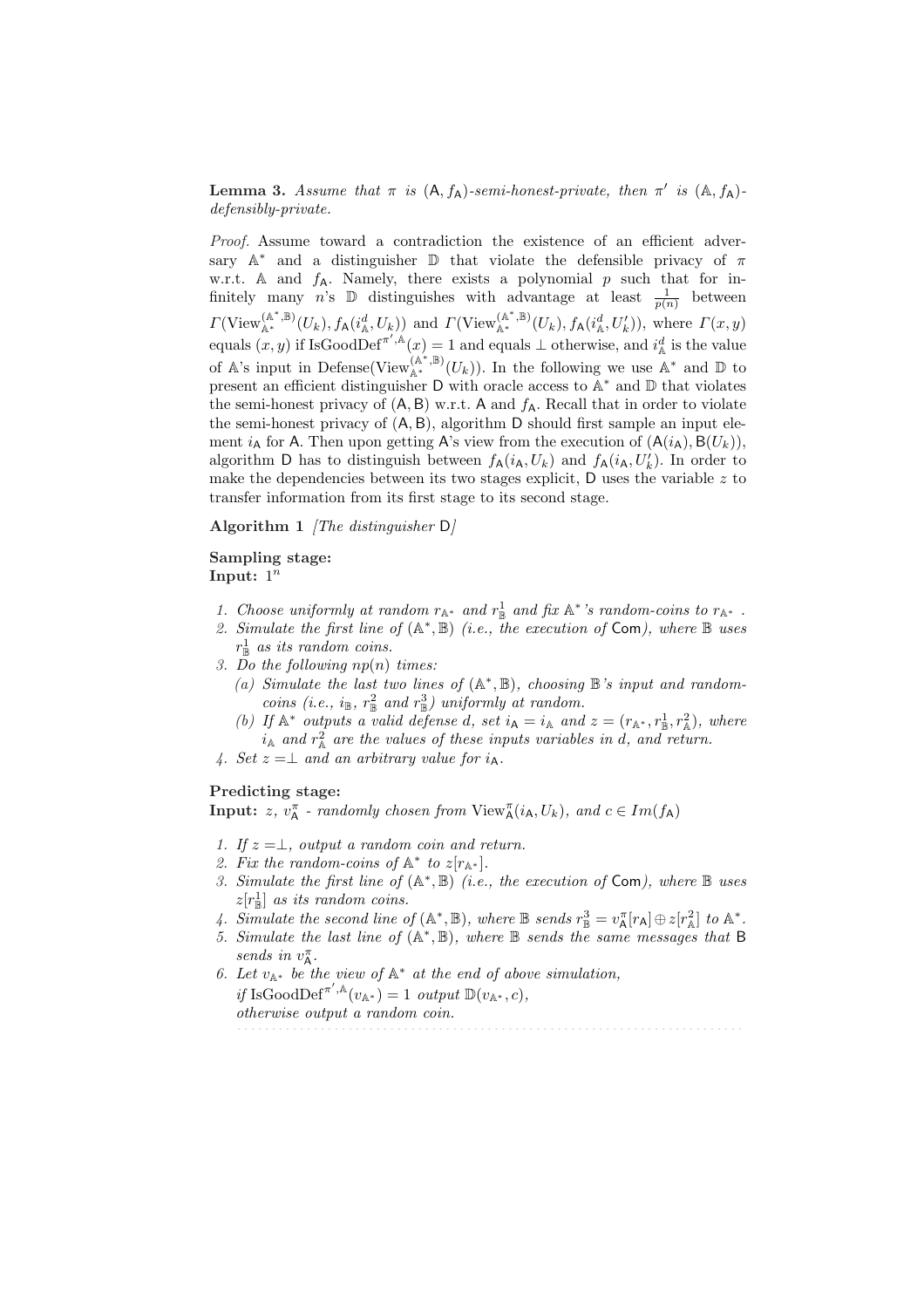It is easy to verify that  $D$  is efficient given oracle access to  $A^*$  and  $D$ , in the following we prove that D violates the semi-honest privacy of  $\pi$  w.r.t. A and  $f_A$ . We consider a random execution of  $(A, B, D)$  with security parameter  $1^n$  and define the random variable  $Sim_n = (i_A, i_B, r_{\mathbb{A}^*}, r_{\mathbb{B}}, \text{trans})$  as A and B's inputs in the real execution of  $\pi$ , concatenated with  $\mathbb{A}^*$  and  $\mathbb{B}$ 's views in the simulation of  $\pi'$  done in D's predicting stage. More precisely,  $i_A = v_A^{\pi}[i_A], i_B = v_A^{\pi}[i_B],$  $r_{\mathbb{A}^*} = z[r_{\mathbb{A}^*}], r_{\mathbb{B}} = (z[r_{\mathbb{B}}^1], v_{\mathbb{A}}^{\pi}[r_{\mathsf{B}}], v_{\mathbb{A}}^{\pi}[r_{\mathsf{A}}] \oplus z[r_{\mathbb{A}}^2])$  (set to  $\perp$  if  $z = \perp$ ) and finally trans is the transcript of the simulation of  $\pi$  done in the D's predicting stage (set to  $\perp$  if no such simulation occurs).

Let Defense $(x)$  and IsGoodDef $(x)$  be Defense $(x[r_{\mathbb{A}^*}, \text{trans}])$  and IsGoodDef<sup> $\pi'$ ,  $\mathbb{A}(x[r_{\mathbb{A}^*}, \text{trans}])$  respectively. For  $c \in Im(f_{\mathsf{A}})$  let  $Out_{\mathsf{D}}(x, c)$ </sup> be the output bit of D given x and c, note that  $Out_D(x, c)$  is a random variable that depends on the random-coins used by D to invoke D. Finally, let  $\text{Adv}_{\mathsf{D}}(x)$  be the advantage of D in predicting  $f_{\mathsf{A}}$  given x. That is,  $\mathrm{Adv}_{\mathsf{D}}(x) \stackrel{\text{def}}{=} \Pr[\mathrm{Out}_{\mathsf{D}}(x, f_{\mathsf{A}}(x[i_{\mathsf{A}}], x[i_{\mathsf{B}}])) = 1] - \Pr[\mathrm{Out}_{\mathsf{D}}(x, f_{\mathsf{A}}(x[i_{\mathsf{A}}], U_{k})) = 1].$ It is easy to verify that  $|\mathsf{Ex}_{x \leftarrow Sim_n}[\text{Adv}_{\mathsf{D}}(x)]|$  is exactly the advantage of D in breaking the semi-honest privacy of  $\pi$  w.r.t. A and  $f_A$ .

We would like the relate the above success probability to that of  $D$  in predicting  $f_A$  after a random execution of  $\pi'$ . We define the distribution  $Real_n =$ icting  $f_A$  after a random execution of  $\pi$ . We define the distribution  $\text{Real}_n = i_A^d, i_B, r_{\mathbb{A}^*}, r_{\mathbb{B}},$  trans) induced by a random execution of  $(\mathbb{A}^*, \mathbb{B})$  with security parameter  $1^n$ , where  $i^d_\mathbb{A}$  is the value of this variable in the defense of  $\mathbb{A}^*$  (set to  $\perp$  is no good defense is given). Let Out<sub>D</sub> $(x, c)$  be the output bit of D given x and c, and let  $\text{Adv}_{\mathbb{D}}(x)$  be the advantage of  $\mathbb{D}$  in predicting  $f_{\mathsf{A}}$  given x. It is easy to verify that  $|\mathsf{Ex}_{x\leftarrow Real_n}[\text{Adv}_{\mathbb{D}}(x)]|$  is exactly the advantage of  $\mathbb D$  in breaking the defensible privacy of  $\pi'$  w.r.t. A and  $f_A$ . The following claim helps up to relate the advantage of D in breaking the semi-honest privacy of  $\pi$  to that of  $\mathbb D$ in breaking the defensible privacy of  $\pi'$ .

Claim. The following hold:

- 1. For every  $n \in \mathbb{N}$  and  $x \in \text{Supp}(Real_n)$ , it holds that  $Sim_n(x) \leq Real_n(x)$
- 2. For large enough  $n$  there exists a set
	- $L_n \subseteq \{x \in \text{Supp}(Real_n) : \text{IsGoodDef}(x) = 1\}$  for which the following hold:
	- (a)  $\overline{\Pr}_{x \leftarrow Real_n}$  [IsGoodDef $(x) \wedge x \notin L_n$ ]  $\leq \frac{1}{4p(n)}$ <br>
	(b) For every  $x \in L_n$  it holds that  $Sim_n(x) \geq (1 \frac{1}{4p(n)}) \cdot Real_n(x)$

*Proof.* When drawing a random  $X_R = (i^d_\mathbb{A}, i_\mathbb{B}, r_{\mathbb{A}^*}, r_\mathbb{B}, \text{trans})$  from  $Real_n$ , its value is fully determined by the value of  $X_R[i_B, r_{\mathbb{A}^*}, r_B]$ , where the latter value is uniformly distributed over all strings of the right length. On the other hand, when drawing a random  $X_S$  from  $Sim_n$ , the value of  $X_S[i_B, r_{\mathbb{A}^*}, r_{\mathbb{B}}]$  is uniformly distributed over all strings, only when conditioning that  $IsGoodDef(X<sub>S</sub>) = 1$ . Where otherwise,  $X_S[i_B, r_{\mathbb{A}^*}, r_B] = (*, *, \bot)$ , a value that is never obtained by an element in Supp( $Real_n$ ). In particular, for every  $x \in \text{Supp}(Real_n)$  it holds that

$$
Sim_n(x) = \Pr[X_S[i_A, i_B, r_{\mathbb{A}^*}, r_{\mathbb{B}}, \text{trans}] = x[i^d_{\mathbb{A}}, i_{\mathbb{B}}, r_{\mathbb{A}^*}, r_{\mathbb{B}}, \text{trans}]\n\leq \Pr[X_S[r_{\mathbb{A}^*}, i_{\mathbb{B}}, r_{\mathbb{B}}] = x[r_{\mathbb{A}^*}, i_{\mathbb{B}}, r_{\mathbb{B}}]]\n\leq \Pr[X_R[r_{\mathbb{A}^*}, i_{\mathbb{B}}, r_{\mathbb{B}}] = x[r_{\mathbb{A}^*}, i_{\mathbb{B}}, r_{\mathbb{B}}]] = Real_n(x) ,
$$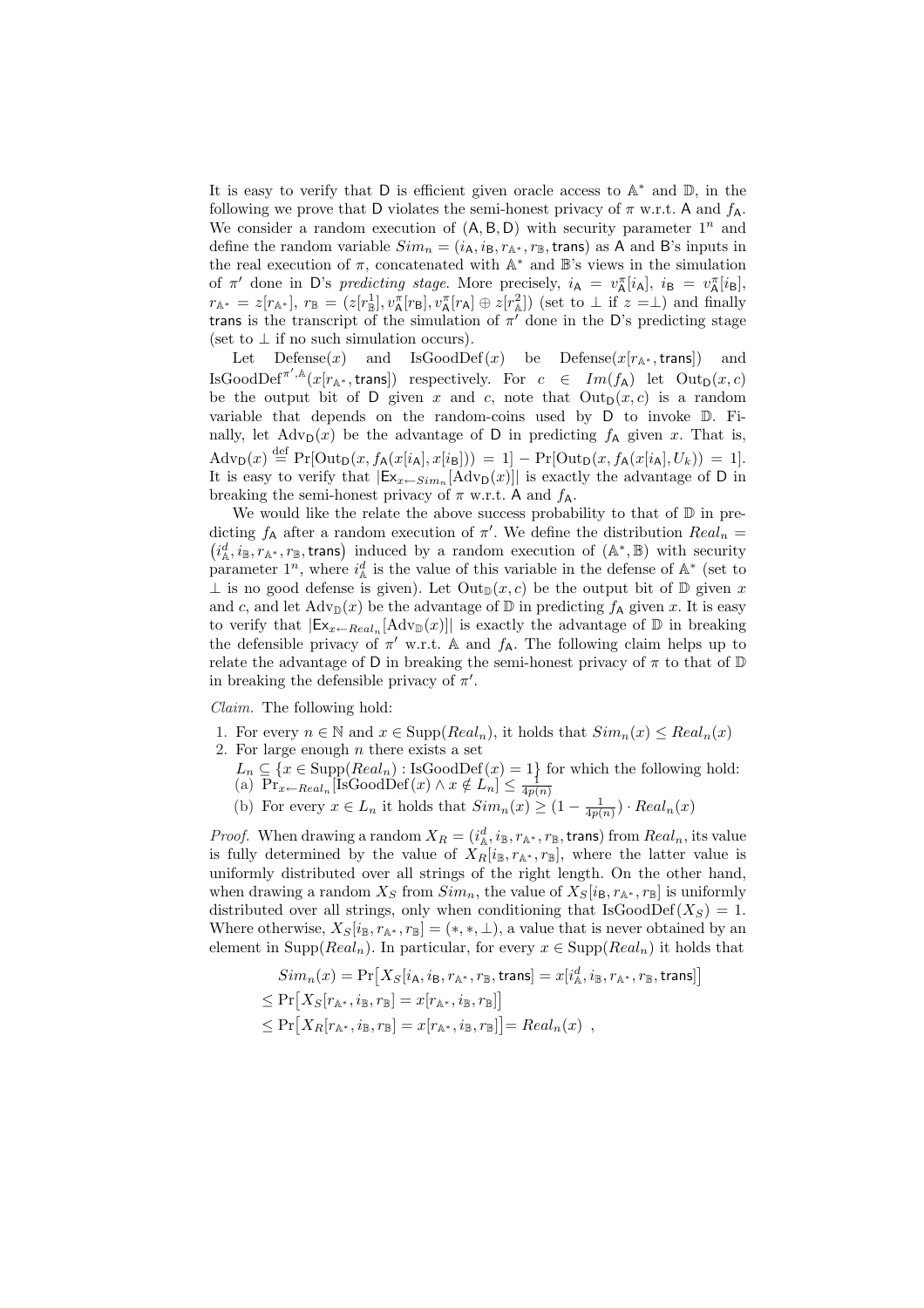proving the first part of the claim. For  $x \in \text{Supp}(Real_n)$ , let  $\text{Decom}(x)$  be the decommitment of Com given in Defense(x) (we set it to  $\perp$  if no valid defense is given). For  $S \subseteq \{0,1\}^*$ , we let  $W_x(S)$  be the probability that the commitment embedded in  $x$  is decommitted to a value in  $S$ , conditioned only on the random-coins in x used for the commitment (and not on all x). only on the random-coins in x used for the commitment (and not on all x).<br>That is,  $W_x(S) = Pr[Decom(X_R) \in S \mid X_R[r_{\mathbb{B}}^1, r_{\mathbb{A}^*}] = x[r_{\mathbb{B}}^1, r_{\mathbb{A}^*}]]$ . Finally, let Heaviest(x) =  $\argmax_{\sigma \in \{0,1\}^*} W_x(\alpha)$ , breaking ties arbitrarily (say, by choosing the lexicographic smallest  $\alpha$ ) and let Others $(x) = \{0,1\}^* \setminus {\text{Heaviest}(x)}$ . We define  $L_n = \{x \in \text{Supp}(Real_n) : \text{IsGoodDef}(x) = 1 \land W_x(\text{Others}(x)) < \frac{1}{8np(n)^2} \land W_x(\text{Heaviest}(x)) > \frac{1}{8p(n)} \land \text{Decom}(x) = \text{Heaviest}(x)\}.$  In the following we prove the two properties of  $L_n$ .

*Proving*  $2(a)$ . We first observe that for every polynomial q, it holds that  $Pr[W_{X_R}(\text{Others}(X_R)) > \frac{1}{q(n)}] < \frac{1}{q(n)}$ . Assume otherwise, then we can design an adversary for breaking the binding Com. In the commit stage, the adversary acts as A <sup>∗</sup> does in the first line of Protocol 1. Then it simulates the rest of the protocol twice (with the same prefix) and outputs the two decommitments implied by  $\mathbb{A}^*$ 's defenses. Thus, whenever  $Pr[W_{X_R}(\text{Others}(X_R)) > \frac{1}{q(n)}] > \frac{1}{q(n)}$ , our adversary breaks the binding of Com with probability  $\Omega(\frac{1}{q(n)^3})$ .

Since  $Decom(x) \neq \perp$  only if x yields a good defense, it follows that  $Pr[IsGoodDef(X_R) \wedge (W_x(Heaviest(x)) + W_x(Others(x))) < \frac{1}{q(n)}] < \frac{1}{q(n)}$  for every polynomial  $q$ . We conclude that

$$
\Pr\left[\text{IsGoodDef}(X_R) \land X_R \notin L_n\right] \\
\leq \Pr\left[W_{X_R}(\text{Others}(X_R)) > \frac{1}{8np(n)^2}\right] + \Pr\left[\text{IsGoodDef}(X_R) \\
\land \left(W_x(\text{Heaviest}(x)) + W_x(\text{Others}(x))\right) < \left(\frac{1}{8p(n)} + \frac{1}{8np(n)^2}\right)\right] \\
+ \Pr\left[\text{Decom}(x) \neq \text{Heaviest}(x) \mid \text{IsGoodDef}(X_R) \land W_x(\text{Heaviest}(x)) > \frac{1}{8p(n)} \\
\land W_{X_R}(\text{Others}(X_R)) \leq \frac{1}{8np(n)^2}\right] \\
< \frac{1}{8np(n)^2} + \frac{1}{7p(n)} + \frac{8p(n)}{8np(n)^2} < \frac{1}{4p(n)}
$$

*Proving* 2(b). Let  $x \in L_n$ , and let X be a random variable drawn from  $Sim_n$  conditioned that  $X[r_{\mathbb{A}^*}, r_{\mathbb{B}}^1] = x[r_{\mathbb{A}^*}, r_{\mathbb{B}}^1]$ . Recall that in order to sample X, algorithm D keeps sampling (up to  $np(n)$  times) a random element x' in  $Real_n$  conditioned that  $x'[r_{\mathbb{A}^*}, r_{\mathbb{B}}^1] = x[r_{\mathbb{A}^*}, r_{\mathbb{B}}^1]$ , until  $\text{Decom}(x') \neq \perp$ . It then set  $(X[i_{\mathsf{A}}], z[r_{\mathbb{A}}^2])$  to Decom $(x')$ , where z is the "state" that D transfers from its sampling stage to its predicting stage (the stage where the other parts of  $X$  are chosen). In order to keep notations simple, we define  $X[r_{\mathbb{A}}^2]$  as  $z[r_{\mathbb{A}}^2]$ . By the above description it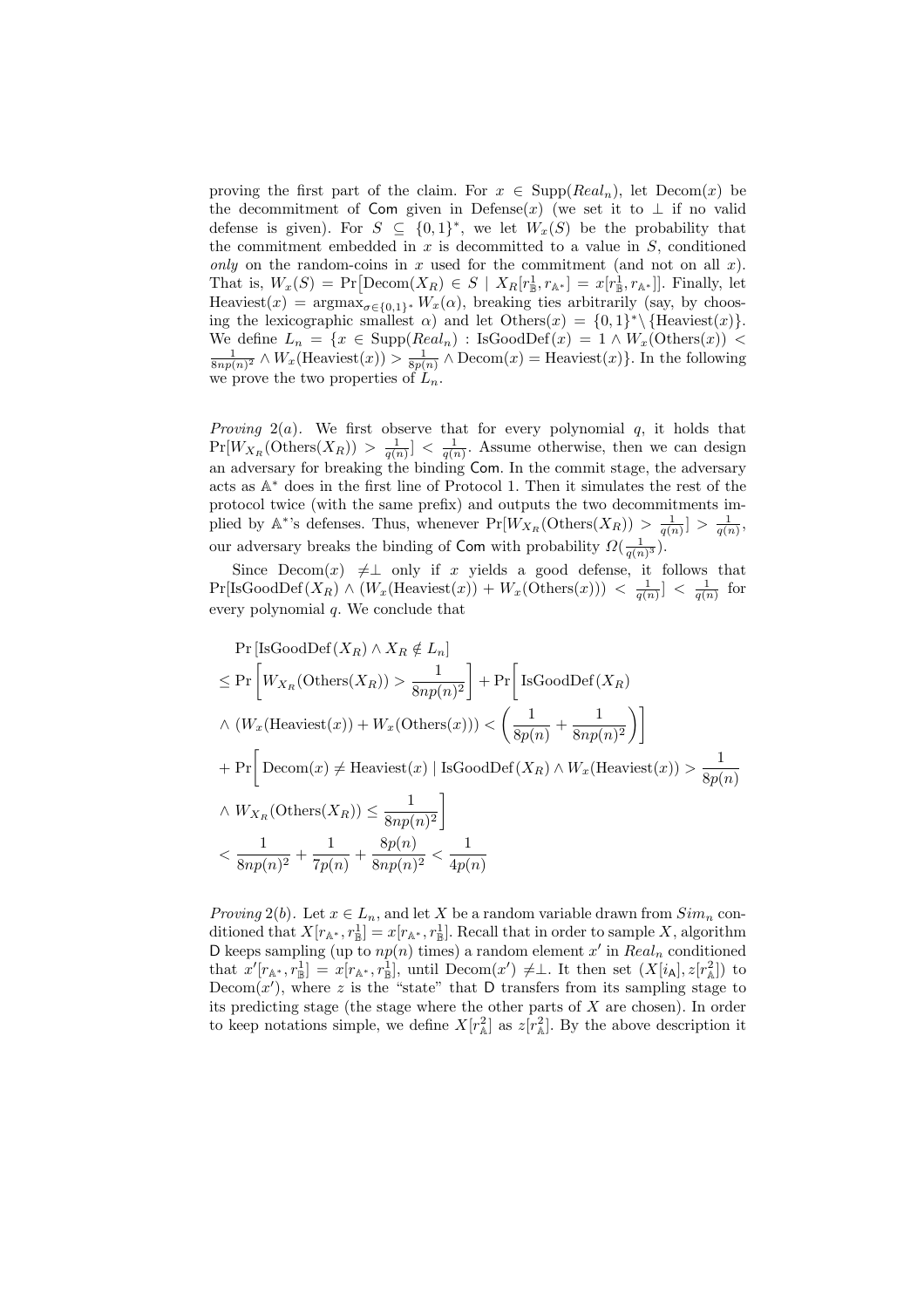follows that

$$
\Pr[X[i_{A}, r_{A}^{2}] \neq \text{Decom}(x)]
$$
\n
$$
\leq \Pr[\text{Decom}(X) = \perp] + \Pr[\text{Decom}(X) \notin \{\text{Decom}(x) \cup \perp\}]
$$
\n
$$
\leq \text{neg}(n) + \frac{np(n)}{8np(n)^{2}} < \frac{1}{4p(n)},
$$
\n
$$
(1)
$$

where the second inequality holds since  $x \in L_n$ . Since the value of  $X[i_B, r_\mathbb{B}^2, r_\mathbb{B}^3]$  is induced by a the parties' inputs and random-coins in a random execution of  $\pi$ , it follows that  $X[i_B, r_\mathbb{B}^2, r_\mathbb{B}^3]$  is uniformly distributed conditioned on  $X[i_A, r_\mathbb{A}^2] \neq \perp$ and every value of  $X[i_{\mathsf{A}}, r_{\mathbb{A}^*}, r_{\mathbb{B}}^1, r_{\mathbb{A}}^2]$ . Recall that the value of  $X_R$  is fully determined by the value of  $X_R[i_B, r_{\mathbb{A}^*}, r_B]$  and that the latter is uniformly distributed over all possible strings. Hence,

$$
\Pr[X_S[i_\mathsf{B}, r_{\mathbb{A}^*}, r_{\mathbb{B}}] = x[i_\mathsf{B}, r_{\mathbb{A}^*}, r_{\mathbb{B}}] \wedge X_S[i_\mathsf{A}, r_{\mathbb{A}}^2] = \text{Decom}(x)] \tag{2}
$$
\n
$$
\geq (1 - \frac{1}{4p(n)}) \cdot \Pr[X_R[i_\mathsf{B}, r_{\mathbb{A}^*}, r_{\mathbb{B}}] = x[i_\mathsf{B}, r_{\mathbb{A}^*}, r_{\mathbb{B}}]]
$$
\n
$$
= (1 - \frac{1}{4p(n)}) \cdot Real_n(x)
$$

Let  $X[r_A]$  be the value of  $r_A$  in  $v_A^{\pi}$  as chosen in the sampling process of X and let  $x[r_{\mathbb{A}}^2]$  be the value of  $r_{\mathbb{A}}^2$  in Defense(x). Since IsGoodDef(x) = 1, A\* acts in the embedded execution of  $\pi$  in x, as  $A(x[i^d_A], x[r^2_A] \oplus x[r^3_B])$  would. Thus,  $X_S[r_{\mathbb{A}^*}, i_{\mathbb{B}}, r_{\mathbb{B}}] = x[r_{\mathbb{A}^*}, i_{\mathbb{B}}, r_{\mathbb{B}}]$  and  $X_S[i_{\mathsf{A}}, r_{\mathbb{A}}^2] = \text{Decom}(x)$  implies that  $\mathbb{A}^*$ acts in the embedded execution of  $\pi$  as  $A(X_S[i_A], X_S[r_A^2] \oplus X_S[r_B^3])$  would, that is as  $A(X_S[i_A], X_S[r_A])$ . Hence,  $X_S[r_{\mathbb{A}^*}, i_{\mathbb{B}}, r_{\mathbb{B}}] = x[r_{\mathbb{A}^*}, i_{\mathbb{B}}, r_{\mathbb{B}}]$  and  $X[i_{\mathsf{A}}, r_{\mathbb{A}}^2] =$ Decom(x) implies that  $X_S$ [trans] = x[trans], and we conclude that

$$
\Pr[X_S = x]
$$
  
=  $\Pr[X_S[r_{\mathbb{A}^*}, i_{\mathbb{B}}, r_{\mathbb{B}}] = x[r_{\mathbb{A}^*}, i_{\mathbb{B}}, r_{\mathbb{B}}] \wedge X_S[i_{\mathsf{A}}, r_{\mathbb{A}}^2] = \text{Decom}(x)]$   
 $\geq (1 - \frac{1}{4p(n)}) \cdot Real_n(x)$ 

Back to the proof the lemma. Let  $n$  be large enough be large enough so that Claim 3 holds and assume w.l.o.g. that  $\mathsf{Ex}[\text{Adv}_{\mathbb{D}}(X_R)] > \frac{1}{p(n)}$ . Since  $\mathbb{D}$ gains no advantage when IsGoodDef( $X_R$ ) = 0, it follows that  $\text{Ex}[\text{Adv}_{\mathbb{D}}(X_R)$ . IsGoodDef $(X_R)$  >  $\frac{1}{p(n)}$  as well. We first observe that

> $\text{Ex}[\text{Adv}_{\text{D}}(X_S)] = \text{Ex}[\text{Adv}_{\text{D}}(X_S) \cdot \text{IsGoodDef}(X_S)]$  $\geq \mathsf{Ex}[\text{Adv}_{\mathsf{D}}(X_S) \cdot 1_{X_S \in L_n}] - \Pr[\text{IsGoodDef}(X_S) \wedge X_S \notin L_n]$  $= Pr\left[Out_D(X_S, f_A(X_S[i_A, i_B])) = 1\right) \wedge X_S \in L_n$ י<br>י  $- Pr[Out_D(X_S, f_A(X_S[i_A], U_k))] = 1) \wedge X_S \in L_n$ l<br>E  $-$  Pr[IsGoodDef( $X_S$ ) ∧  $X_S \notin L_n$ ],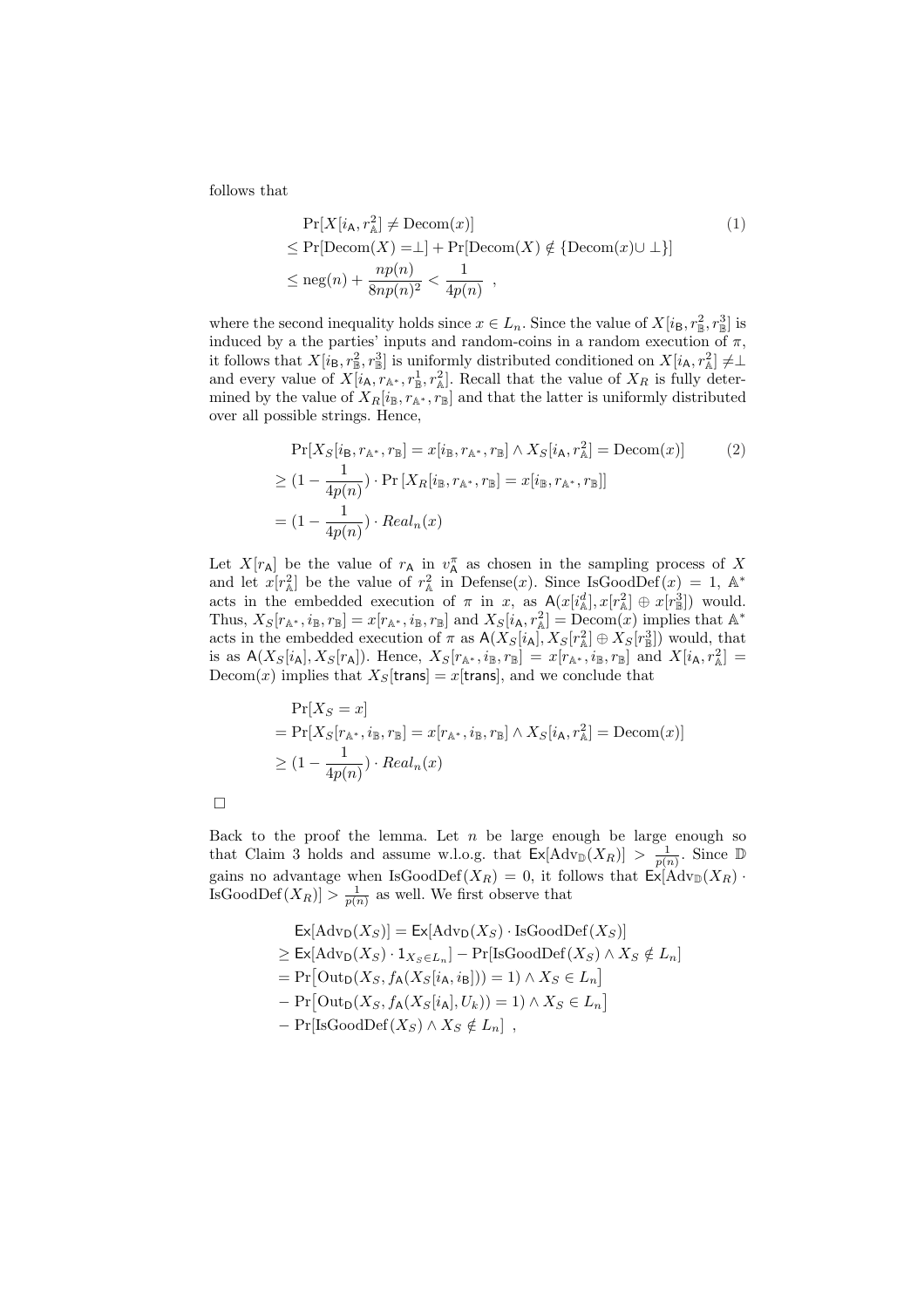where  $1_{x\in L_n}$  is one if  $x\in L_n$  and zero otherwise, and the first equality holds since  $Out_D(x, c)$  is a random coin if IsGoodDef(x) = 0. By Claim 3 we have that

$$
Pr[IsGoodDef(x) \land X_S \notin L_n]
$$
  
\n
$$
\leq Pr[IsGoodDef(X_R) \land X_R \notin L_n] \leq \frac{1}{4p(n)}
$$
\n(3)

Since  $Out_D(x, c) = Out_D(x, c)$  for every  $x \in Supp(Real_n)$  such that IsGoodDef $(x) = 1$ , Claim 3 also yields that

$$
\Pr[\text{Out}_{\mathsf{D}}(X_S, f_{\mathsf{A}}(X_S[i_{\mathsf{A}}], U_k)) = 1 \land X_S \in L_n]
$$
  
\n
$$
\leq \Pr[\text{Out}_{\mathbb{D}}(X_R, f_{\mathsf{A}}(X_R[i_{\mathsf{A}}^d], U_k)) = 1 \land X_R \in L_n]
$$
\n(4)

and that

$$
\Pr[\text{Out}_{\mathsf{D}}(X_S, f_{\mathsf{A}}(X_S[i_{\mathsf{A}}, i_{\mathsf{B}}])) = 1 \land X_S \in L_n]
$$
\n
$$
\geq (1 - \frac{1}{4p(n)}) \cdot \Pr[\text{Out}_{\mathbb{D}}(X_R, f_{\mathsf{A}}(X_R[i_{\mathsf{A}}^d, i_{\mathbb{B}}])) = 1 \land X_R \in L_n]
$$
\n(5)

We conclude that

$$
\mathsf{Ex}[\mathrm{Adv}_{\mathsf{D}}(X_S)]
$$
\n
$$
\geq (1 - \frac{1}{4p(n)}) \cdot \Pr[\mathrm{Out}_{\mathbb{D}}(X_R, f_{\mathsf{A}}(X_R[i^d_{\mathbb{A}}, i_{\mathbb{B}}])) = 1 \land X_R \in L_n]
$$
\n
$$
- \Pr[\mathrm{Out}_{\mathbb{D}}(X_R, f_{\mathsf{A}}(X_R[i^d_{\mathbb{A}}], U_k)) = 1 \land X_R \in L_n] - \frac{1}{4p(n)}
$$
\n
$$
\geq (1 - \frac{1}{4p(n)}) \cdot \mathsf{Ex}[\mathrm{Adv}_{\mathbb{D}}(X_R) \cdot \mathrm{IsGoodDef}(X_R)] - \frac{1}{4p(n)} - \frac{1}{4p(n)}
$$
\n
$$
\geq (1 - \frac{1}{4p(n)}) \cdot \frac{1}{p(n)} - \frac{1}{2p(n)} > \frac{1}{4p(n)}
$$

Since the above holds for infinitely many  $n$ 's, it concludes the proof of Lemma 3 and thus the proof of Theorem 1.

# 4 Achieving the Main Result

In the following we prove Theorem 2, the main result of this paper. As corollary of Theorem 1, we have that there exists a fully-black-box reduction from defensible oblivious transfer to semi-honest oblivious transfer and one-way functions. This corollary together with Theorem 3, yields the existence of a fully-black-box reduction from malicious oblivious transfer to semi-honest oblivious transfer and one-way functions. Thus, the proof of the Theorem 2 is concluded by the following folklore theorem (proof given in the full version).

Theorem 4. There exists a fully-black-box reduction from one-way functions to semi-honest oblivious transfer.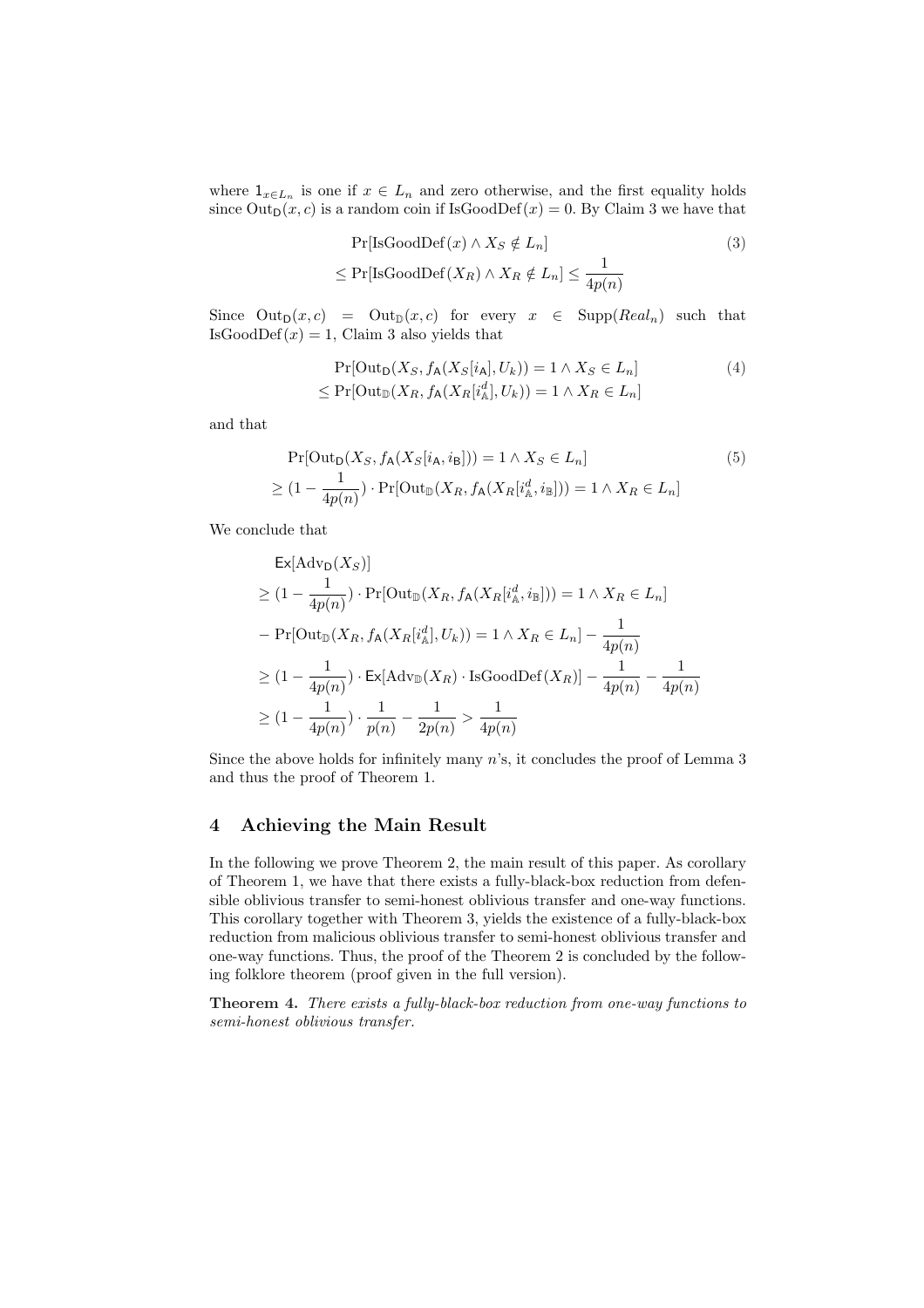# Acknowledgment

I am very grateful to Yuval Ishai and Omer Reingold for very helpful conversations and for reading early versions of this paper. I am also grateful to Oded Goldreich, Gil Segev and to the anonymous TCC 2008 referees for their useful comments regarding the write-up of the paper.

# References

- 1. B. Barak. How to go beyond the black-box simulation barrier. In  $42nd$  FOCS, pages 106–115, 2001.
- 2. M. Blum. How to exchange (secret) keys. ACM Transactions on Computer Systems, 1983.
- 3. G. Brassard, C. Crépeau, and J.-M. Robert. Information theoretic reductions among disclosure problems. In 27th FOCS, 1986.
- 4. C. Crépeau. Equivalence between two flavours of oblivious transfers. In Advances in Cryptology – CRYPTO '87, 1987.
- 5. C. Crépeau and J. Kilian. Weakening security assumptions and oblivious transfer. In CRYPTO '88, 1988.
- 6. C. Crépeau and M. Sántha. On the reversibility of oblivious transfer. In EURO-CRYPT '91, 1991.
- 7. G. Di Crescenzo, T. Malkin, and R. Ostrovsky. Single database private information retrieval implies oblivious transfer. In EUROCRYPT '00, 2000.
- 8. D. Dolev, C. Dwork, and M. Naor. Nonmalleable cryptography. JACM, 30(2):391– 437, 2000.
- 9. S. Even, O. Goldreich, and A. Lempel. A randomized protocol for signing contracts. Communications of the ACM, 28(6):637–647, 1985.
- 10. O. Goldreich. Foundations of Cryptography: Basic Tools. Cambridge University Press, 2001.
- 11. O. Goldreich. Foundations of Cryptography Volume 2: Basic Applications. Cambridge University Press, 2004.
- 12. O. Goldreich, S. Micali, and A. Wigderson. How to play any mental game or a completeness theorem for protocols with honest majority. In 19th STOC, pages 218–229, 1987.
- 13. I. Haitner. Implementing oblivious transfer using collection of dense trapdoor permutations. In 1st TCC, pages 394–409, 2004.
- 14. I. Haitner and O. Reingold. Statistically-hiding commitment from any one-way function. In 39th STOC, 2007.
- 15. J. Håstad, R. Impagliazzo, L. A. Levin, and M. Luby. A pseudorandom generator from any one-way function. SICOMP, 28(4):1364–1396, 1999.
- 16. R. Impagliazzo and S. Rudich. Limits on the provable consequences of one-way permutations. In 21st STOC, pages 44–61. ACM Press, 1989.
- 17. Y. Ishai, E. Kushilevitz, Y. Lindell, and E. Petrank. Black-box constructions for secure computation. In 38th STOC, 2006.
- 18. J. Kilian. Founding cryptography on oblivious transfer. pages 20–31, 1988.
- 19. E. Kushilevitz and R. Ostrovsky. Replication is NOT needed: SINGLE database, computationally-private information retrieval. In 38th FOCS, pages 364–373, 1997.
- 20. Y. Lindell. A simpler construction of CCA2-secure public-key encryption under general assumptions. J. Cryptology, 19(3):359–377, 2006.